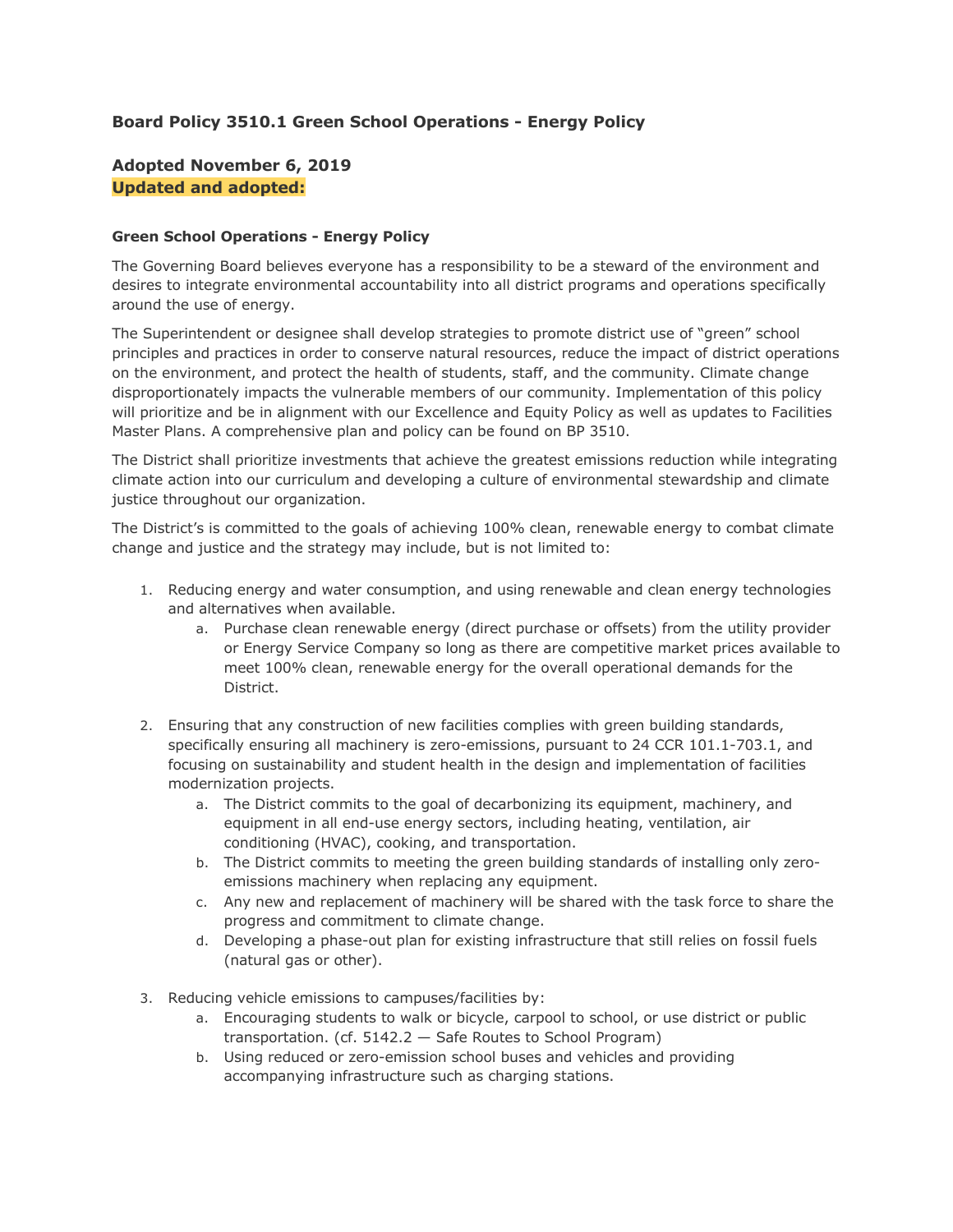- c. Limiting unnecessary idling of personal vehicles by encouraging parents/guardians, through signage or other means of communication, to turn off their vehicles when parked on and around school grounds.
- d. Limiting unnecessary idling of school buses in accordance with 13 CCR 2480

### Sustainability Taskforce

 To monitor effective implementation, transparency, and tracking of progress, LBUSD will sunset the Facilities Master Plan Sustainability Committee and establish a committee of no less than seven members on the committee with a diverse group of community stakeholders, staff, and LBUSD students. The Committee will convene no less than quarterly and will report to the Board on an annual basis the progress the District is making under the policy directives. The Committee informs and advises the Board but does not have decision-making authority.

 1. Staff will share any new and replacement of machinery, construction, and progress on all items listed on this board policy to the task force. The taskforce role will be to monitor the progress of this board policy.

Legal References:

## **EDUCATION CODE**

8700-8707 Environmental education

[17070.96](https://17070.96) Leroy F. Greene School Facilities Act of 1996, consideration of high performance standards

[17072.35](https://17072.35) New construction grants; use for designs and materials for high performance schools

17608-17614 Healthy Schools Act of 2000

32370-32376 Recycling paper

33541 Environmental education

101012 Kindergarten through 12th grade school facilities program

# **HEALTH AND SAFETY CODE**

114079 General food safety requirements; unused or returned food

## **PUBLIC CONTRACT CODE**

12400-12404 Environmentally preferable purchasing

## **PUBLIC RESOURCES CODE**

 42630-42647 School site source reduction and recycling assistance program 25410-25422 Energy conservation assistance 40050-40063 Integrated waste management act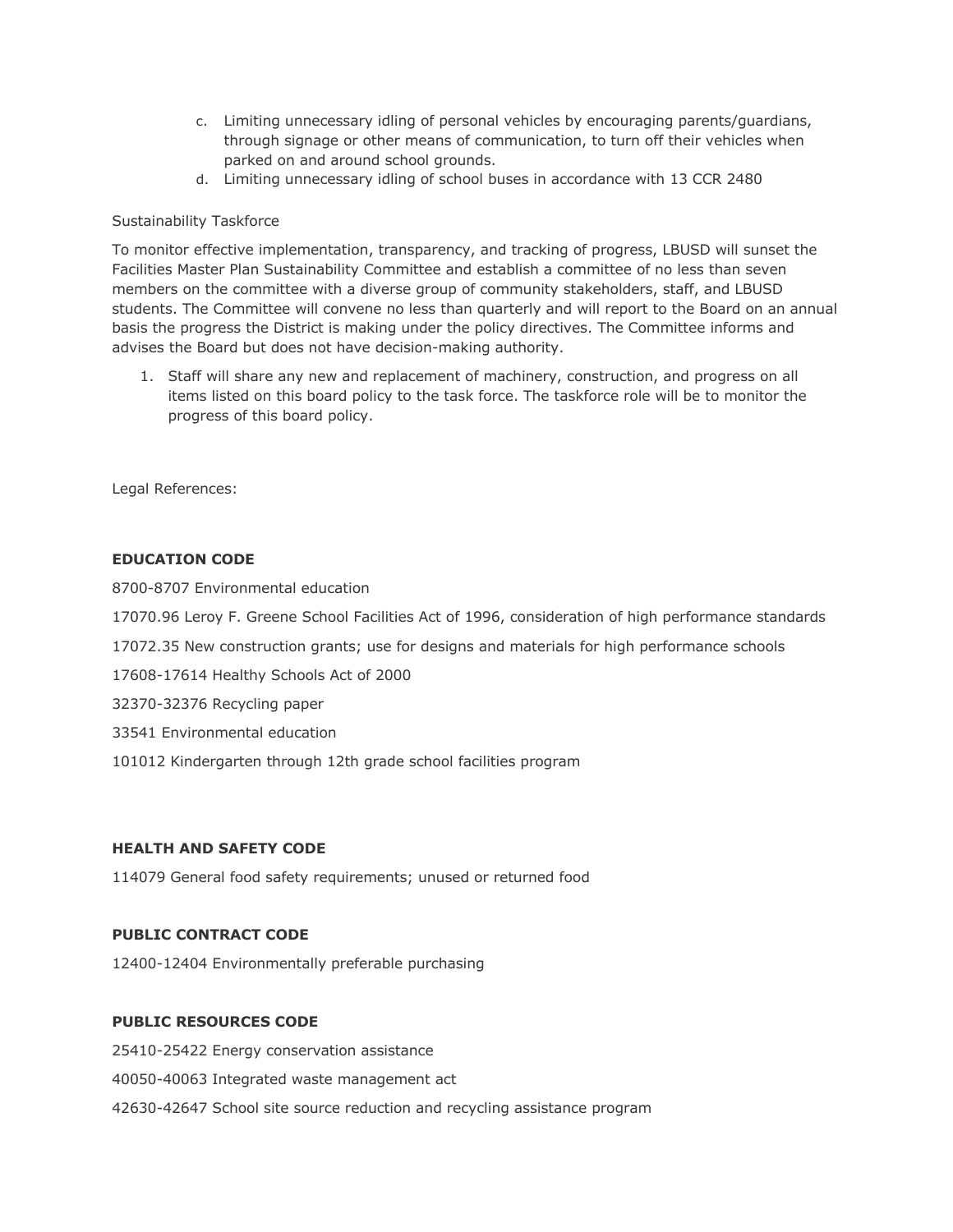#### **CODE OF REGULATIONS, TITLE 2**

 1859.70.4 Funding for high performance incentive grants 1859.71.6 Additional grant for high performance incentive, new construction 1859.77.4 Additional grants for high performance incentive, site and modernization

#### **CODE OF REGULATIONS, TITLE 5**

14010 Standards for school site selection

#### **CODE OF REGULATIONS, TITLE 13**

2480 Limitation to school bus idling and idling at schools

#### **CODE OF REGULATIONS, TITLE 24**

101.1-703.1 Green building standards

Management Resources:

#### **CALIFORNIA AIR RESOURCES BOARD PUBLICATIONS**

School Bus Fleet Webinar, April 20, 2018

### **COLLABORATIVE FOR HIGH PERFORMING SCHOOLS PUBLICATIONS**

CHPS Best Practices Manual

#### **GLOBAL GREEN USA PUBLICATIONS**

Healthier, Wealthier, Wiser: A Report on National Green Schools

# **GREEN SCHOOLS INITIATIVE PUBLICATIONS**

Green Schools Buying Guide

# **HEALTHY SCHOOLS CAMPAIGN PUBLICATIONS**

The Quick and Easy Guide to Green Cleaning in Schools, 2nd ed., 2008

# **WEBSITES**

California Air Resources Board:<http://www.arb.ca.gov> CSBA:<http://www.csba.org>